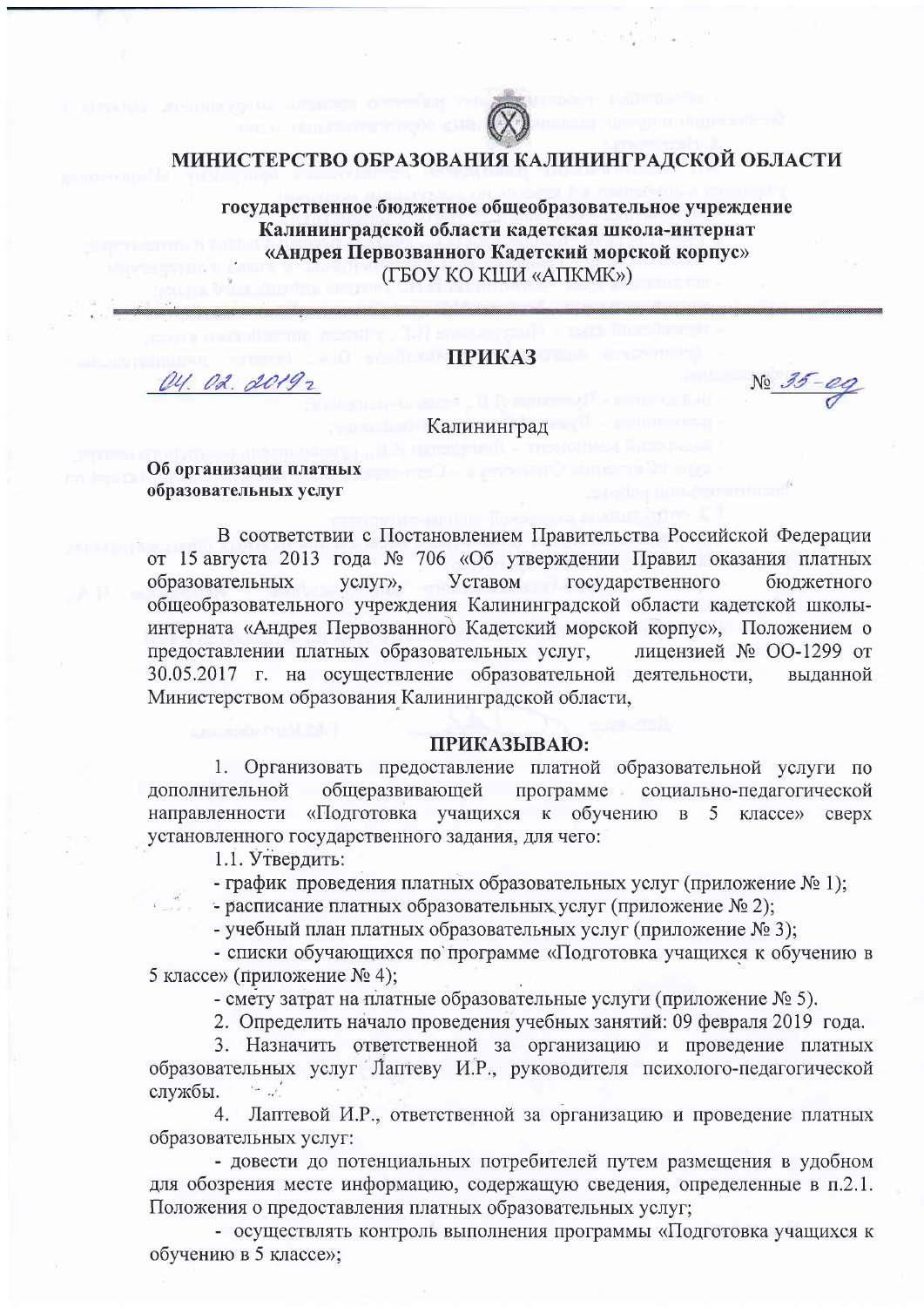- обеспечить табельный учет рабочего времени сотрудников, занятых в организации и предоставлении платных образовательных услуг.

5. Назначить:

5.1. педагогических работников, реализующих программу «Подготовка учащихся к обучению в 5 классе», по следующим модулям:

- математика - Осипова Т.Д. учитель математики;

- развитие речи - Коновалова О.С., учитель русского языка и литературы;

- развитие речи - Трещенок И.П., учитель русского языка и литературы:

- английский язык -Капитонова И.Н., учитель английского языка:

- английский язык - Болдина И.Е., учитель английского языка;

- английский язык – Полуешкина И.Г., учитель английского языка:

- физическая подготовка - Михайлов П.А., педагог дополнительного образования;

- психология - Чумакова Л.В., педагог-психолог;

- психология - Лукач И.О., педагог-психолог;

- кадетский компонент - Демиденко В.В., руководитель ресурсного центра:

- курс «Служение Отечеству» - Семьянских Д.В., заместитель директора по воспитательной работе.

5.2. сотрудников кадетской школы-интерната:

-для учета и контроля финансового обеспечения платных образовательных услуг - Шапар С.Р., главный бухгалтер;

- для санитарно-гигиенического сопровождения - Карчевская Н.А., уборщица.

6. Контроль за исполнением настоящего приказа оставляю за собой.

Директор

Т.М.Бартминская

Исп. И.Р.Лаптева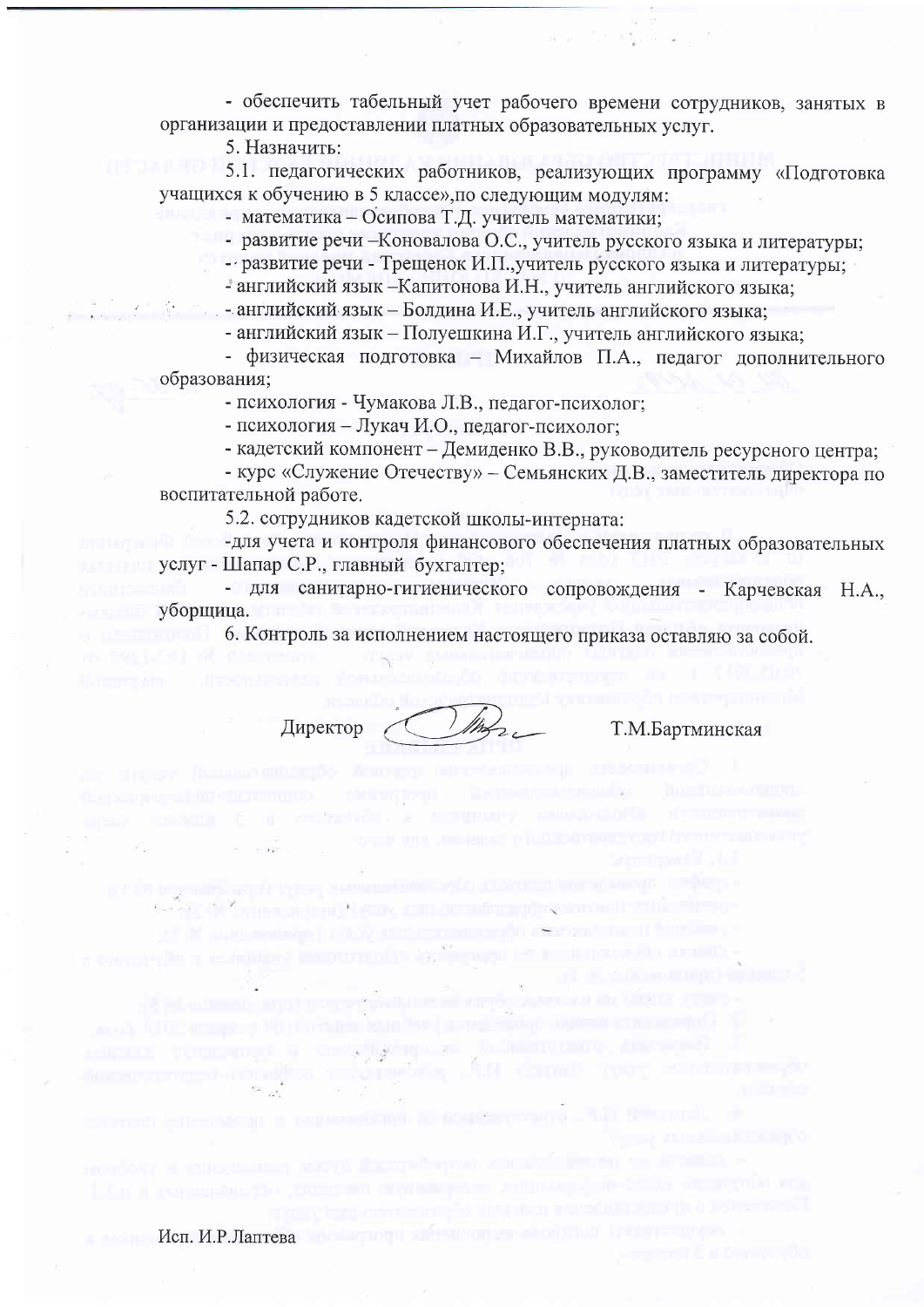## Приложение № 1

к приказу от  $\mathcal{U}$ . 02 2019 года № 35-6

## **ГРАФИК**

 $(30 - 1)$ 

Victoria a L

# предоставления платных образовательных услуг по дополнительной общеразвивающей<br>программе социально-педагогической направленности<br>«Подготовка учащихся к обучению в 5 классе»

| N <sub>2</sub> π/π | месяц         | дата       | время      |  |
|--------------------|---------------|------------|------------|--|
|                    | февраль       | 09.02      | 9.50-12.20 |  |
|                    |               | 16.02      |            |  |
| $\overline{2}$     | март<br>02.03 | 9.50-12.20 |            |  |
|                    |               | 16.03      |            |  |
|                    |               | 23.03      |            |  |
|                    |               | 30.03      |            |  |
| 3                  | апрель        | 06.04      | 9.50-12.20 |  |
|                    |               | 13.04      |            |  |
|                    |               | 20.04      |            |  |
|                    |               |            | 27.04      |  |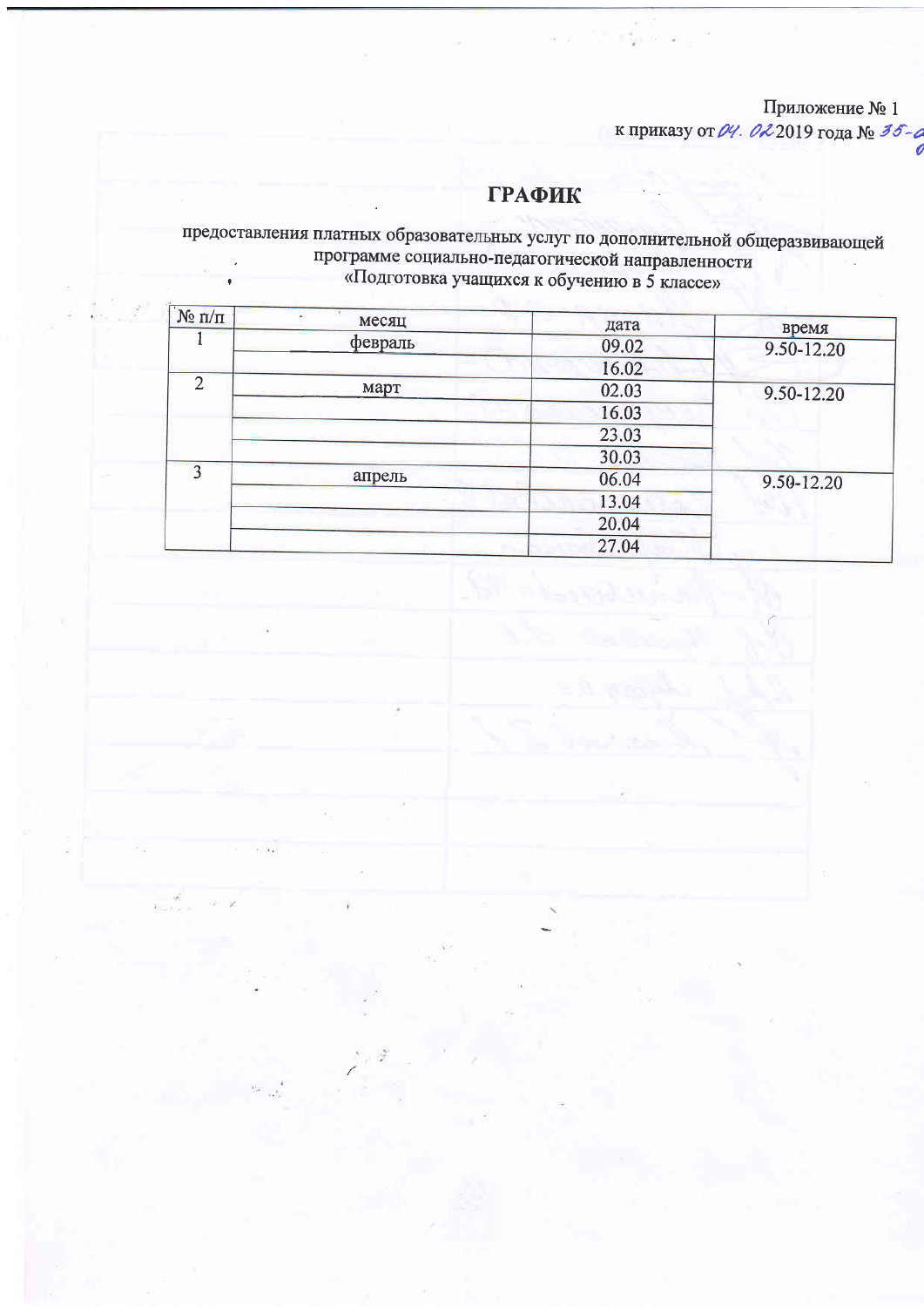Приложение № 2 к приказу<br>or «  $\frac{\rho y}{x}$  » \_ 02 \_ 2019 года № 35-04

 $\mathbb{I}_\mathbb{R}$ 

Расписание занятий

предоставления платных образовательных услуг по дополнительной общеразвивающей программе социально-педагогической направленности

«Подготовка учащихся к обучению в 5 классе»

| дата                   | (2018-2019 учеоный год)<br>1 группа     |                          |
|------------------------|-----------------------------------------|--------------------------|
|                        | 1. Математика                           | 2 группа                 |
|                        |                                         | 1. Развитие речи         |
| 09.02                  | 2. Развитие речи                        | 2. Психология            |
|                        | 3. Психология                           | 3. Математика            |
|                        | 1. Физическая культура                  | 1. Кадетский компонент   |
| 16.02                  | 2. Кадетский компонент                  | 2. Физическая подготовка |
|                        | 3. «Служение Отечеству»                 | 3. «Служение Отечеству»  |
|                        | 1. Англ. язык                           | 1. Англ. язык            |
| 02.03                  | 2. Развитие речи                        | 2. Математика            |
|                        | 3. Математика                           | 3. Развитие речи         |
|                        | 1. Математика                           | 1. Физическая культура   |
| 16.03                  | 2. Кадетский компонент                  | 2. Математика            |
|                        | 3. Физическая культура                  | 3. Кадетский компонент   |
|                        | 1. Развитие речи                        | 1. Физическая культура   |
| 23.03                  | 2. «Служение Отечеству»                 | 2. Развитие речи         |
| 3. Физическая культура | 3. «Служение Отечеству»                 |                          |
|                        | 1. Англ. язык                           | 1. Англ. язык            |
| 30.03                  | 2. Кадетский компонент                  | 2. Психология            |
|                        | 3. Психология.                          | 3. Кадетский компонент   |
|                        | 1. Математика<br>$\sim \sqrt{\epsilon}$ | 1. «Служение Отечеству»  |
| 06.04                  | 2. Физическая культура                  | 2. Математика            |
|                        | 3. «Служение Отечеству»                 | 3. Физическая культура   |
|                        | 1. Развитие речи                        | 1. Калетский компонент   |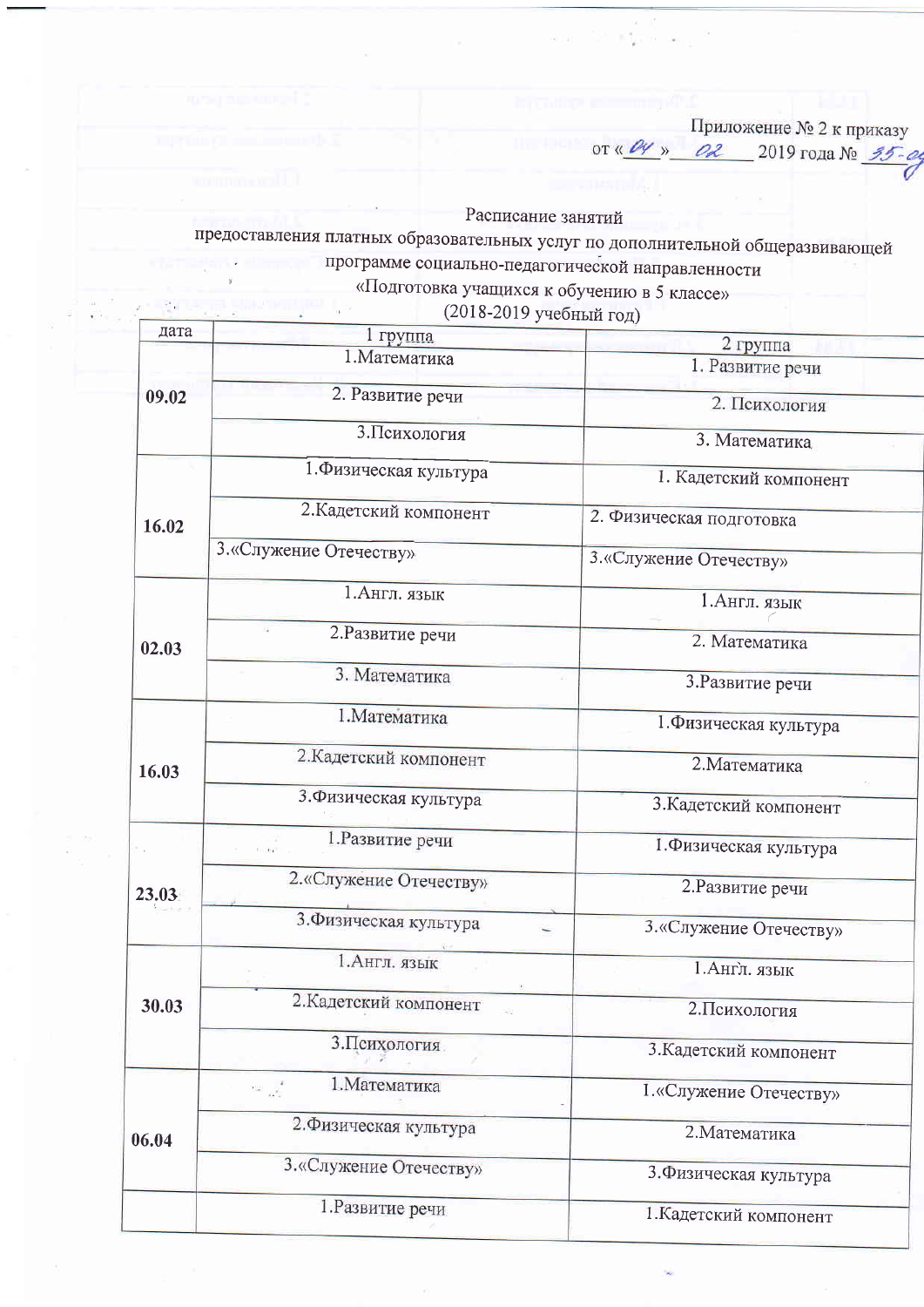| 13.04      | 2. Физическая культура             | 2. Развитие речи        |
|------------|------------------------------------|-------------------------|
|            | 3. Кадетский компонент             | 3. Физическая культура  |
|            | 1. Математика<br>圈                 | 1. Психология           |
| 20.04      | 2. «Служение Отечеству»            | 2. Математика           |
|            | 3. Психология                      | 3. «Служение Отечеству» |
| $\sqrt{2}$ | 1. Развитие речи<br>$10 - 10 = 10$ | 1. Физическая культура  |
| 27.04      | 2. Физическая культура             | 2. Развитие речи        |
|            | 3. Кадетский компонент             | 3. Кадетский компонент  |

 $\frac{1}{2}$ 

 $\frac{1}{2}$ 

 $\label{eq:2.1} \begin{array}{ll} \alpha & \mu = \frac{1}{\sqrt{2}} & \frac{\alpha - \beta}{\alpha} & \mu \\ \alpha & \mu = \frac{1}{\sqrt{2}} & \frac{\alpha}{\alpha} \mu, \ \alpha \cdot \mu \alpha \leq \mu \end{array}$ 

| communicated of                                                                                                                                      | primárnal Li                                       |                |
|------------------------------------------------------------------------------------------------------------------------------------------------------|----------------------------------------------------|----------------|
| survey have been made in                                                                                                                             | <b>PINTING OFFICER</b>                             | $\pm$ $24$     |
| rangement to the analysis.                                                                                                                           | commune from a A                                   | <b>TILAR</b>   |
| <b>Commod Himsel</b>                                                                                                                                 | constrain perchi-                                  |                |
| when a mis-1                                                                                                                                         | men terral.                                        |                |
| Company of K                                                                                                                                         | then any round in                                  | <b>Pa Inc.</b> |
| $\sim$ . Summer $\sigma$                                                                                                                             | <b>District Of A</b>                               |                |
| <b><i><u>REGIONAL CONSTANTION</u></i></b>                                                                                                            | <b>Companing M.T.</b>                              |                |
| <b>COLORENCE</b>                                                                                                                                     | <b>Number of the first of the</b>                  | euni           |
| igida paman Ali,                                                                                                                                     | ary the American M                                 |                |
| <b>Game primaries with a</b>                                                                                                                         | magiconomiki                                       |                |
| $\label{eq:2} \frac{g^2}{4\log\log\epsilon} = \frac{1}{\sqrt{\epsilon_1}}\frac{\ln\left(1+\frac{1}{\epsilon_1}-1\right)}{f^2}$                       | <b>Contract District Contract</b>                  | -oLLY          |
| <b>Nemocently summyride i</b>                                                                                                                        | meterapes sports                                   |                |
| $\overline{\mathbb{D}^{(1)}} \to \mathbb{P}^{(1)} \to \mathbb{P}_{\mathbb{P}^{(1)}}$                                                                 | <b>Supervisory</b>                                 |                |
| supporting provide                                                                                                                                   | ganada or Dominical C                              | 25 P.          |
| , a member of the function $\mathbb{E}\left[\mathcal{L}_{\mathcal{A}}\left(\mathcal{L}_{\mathcal{A}}\right)\right]$ . If $\mathcal{L}_{\mathcal{A}}$ | al Commercial Lil                                  |                |
| $\mathbb{E}[\mathbf{w}_i, \mathbf{w}_j] = \mathbb{E}[\mathbf{w}_i, \mathbf{w}_j]$ , where $\mathbb{E}[\mathbf{w}_i, \mathbf{w}_j]$                   | COORD START L                                      |                |
| pring manning M.J.                                                                                                                                   | $\sigma$ and $\sigma$ is the set of $\mathbb{R}^n$ | to at 1        |
| implementat in novel spart, t                                                                                                                        | التاقيع موركينا أتتحدث تتناب                       |                |
| ment in the state with a                                                                                                                             | <b>DESIGNATION</b><br>$\mathcal{E}$                |                |

 $2\%$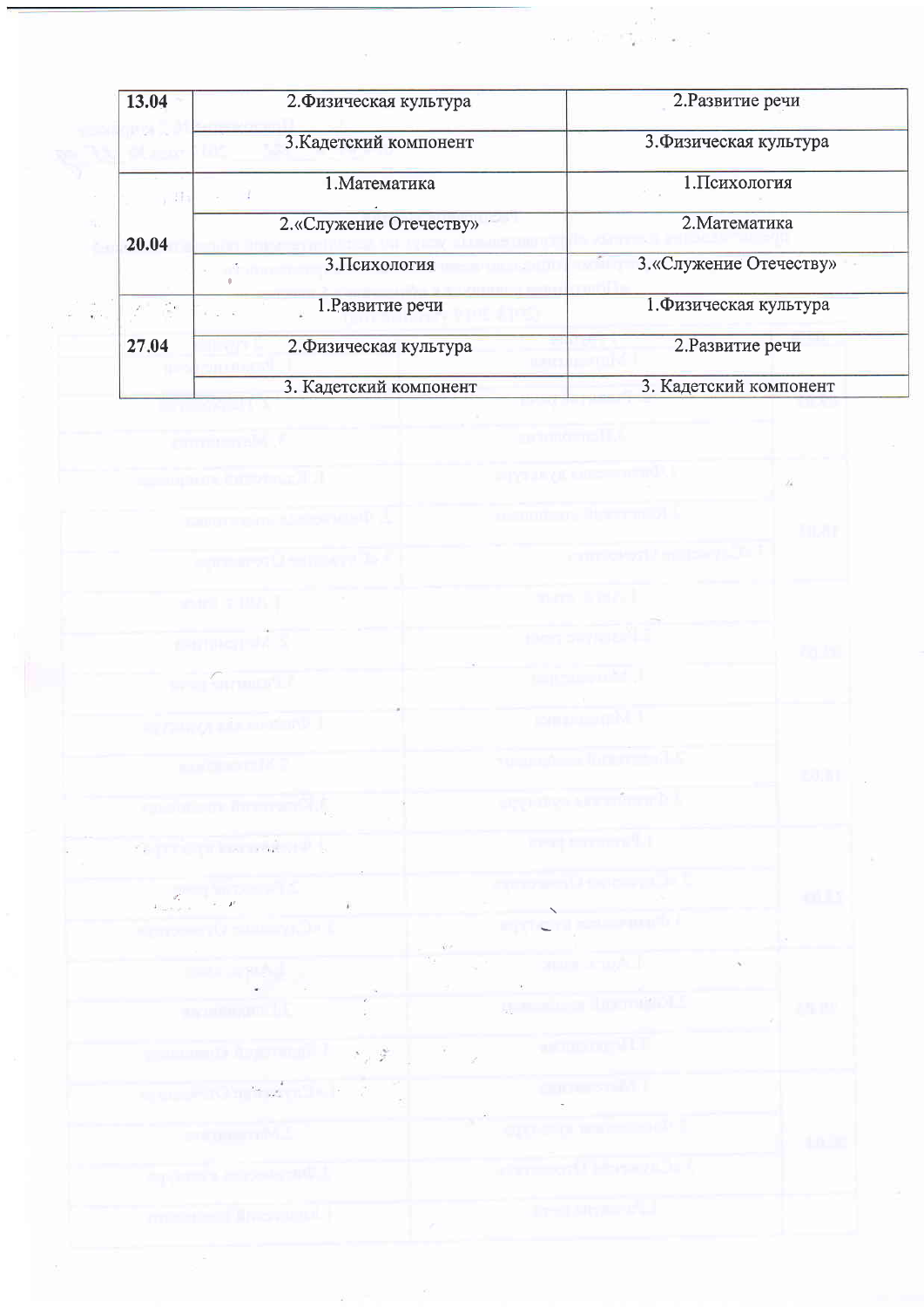Приложение № 3 к приказу OT  $\left\langle \frac{\rho}{\gamma} \right\rangle$ 2019 года № 02 **TERP**X Директор ГБОУ КОЖШИ «АПКМК». **«ТеМ Бартминская** 

### Учебный план платных образовательных услуг по программе «Подготовка учащихся к обучению в 5 классе»

Дополнительная общеразвивающая программа социально-педагогической направленности «Подготовка учащихся к обучению в 5 классе» разработана для подготовительных курсов в рамках дополнительных платных услуг для выпускников начальной школы, желающих поступить в 5 класс Андрея Первозванного Кадетский морской корпус.

Выбор направлений подготовки будущих кадет обусловлен основными целями и задачами кадетского образования, реализуемого в Андрея Первозванного Кадетском морском корпусе. Приоритетной является задача повысить общеобразовательный уровень слушателей курсов, а также познакомить с условиями системы кадетского образования, характерными для учащихся Кадетского морского корпуса.

Особое внимание уделяется интеллектуальной, физической и психологической составляющим в подготовке будущего кадета. В ходе реализации программы планируются выполнение ключевых заданий разной сложности по учебным дисциплинам (математике, русскому языку, иностранному языку), достижение показателей нормативов по физической культуре. Формируется мотивация к качественному освоению государственных стандартов, кознакомлению с требованиями внутреннего распорядка в Кадетском морском корпусеи их исполнению.

Учитывая, что обучение кадет проходит в условиях школы-интерната, от учащихся требуется психоэмоциональная устойчивость к условиям общежития. Особую трудность для детей, начинающих обучаться в школе-интернате, представляет саморегуляция поведения. Педагогическая практика показывает, что очень часто трудности в обучении детей связаны с их неумением организовать свою деятельность, точно следовать указаниям учителя, с несамостоятельностью, пассивностью детей, расторможенностью и импульсивностью их поведения. Эти задачи призвана выявлять и решать созданная программа.

- Таким образом, слушателям подготовительных курсов, будущим кадетам предложена дополнительная общеобразовательная программа социально-педагогической направленности «Подготовка учащихся к обучению в 5 классе» по следующим модулям:

| наименование модуля<br><b>COLLECTION</b> | количество часов<br>за период обучения |
|------------------------------------------|----------------------------------------|
| Математика                               |                                        |
| Развитие речи                            |                                        |
| Иностранный язык                         |                                        |
| Кадетский компонент                      |                                        |
| Физическая подготовка                    |                                        |
| Служение Отечеству                       |                                        |
| Психология                               |                                        |
| Всего часов:                             | 60                                     |
|                                          |                                        |

Занятия проводятся на базе Андрея Первозванного Кадетского морского корпуса порасписанию, утвержденному директором корпуса.